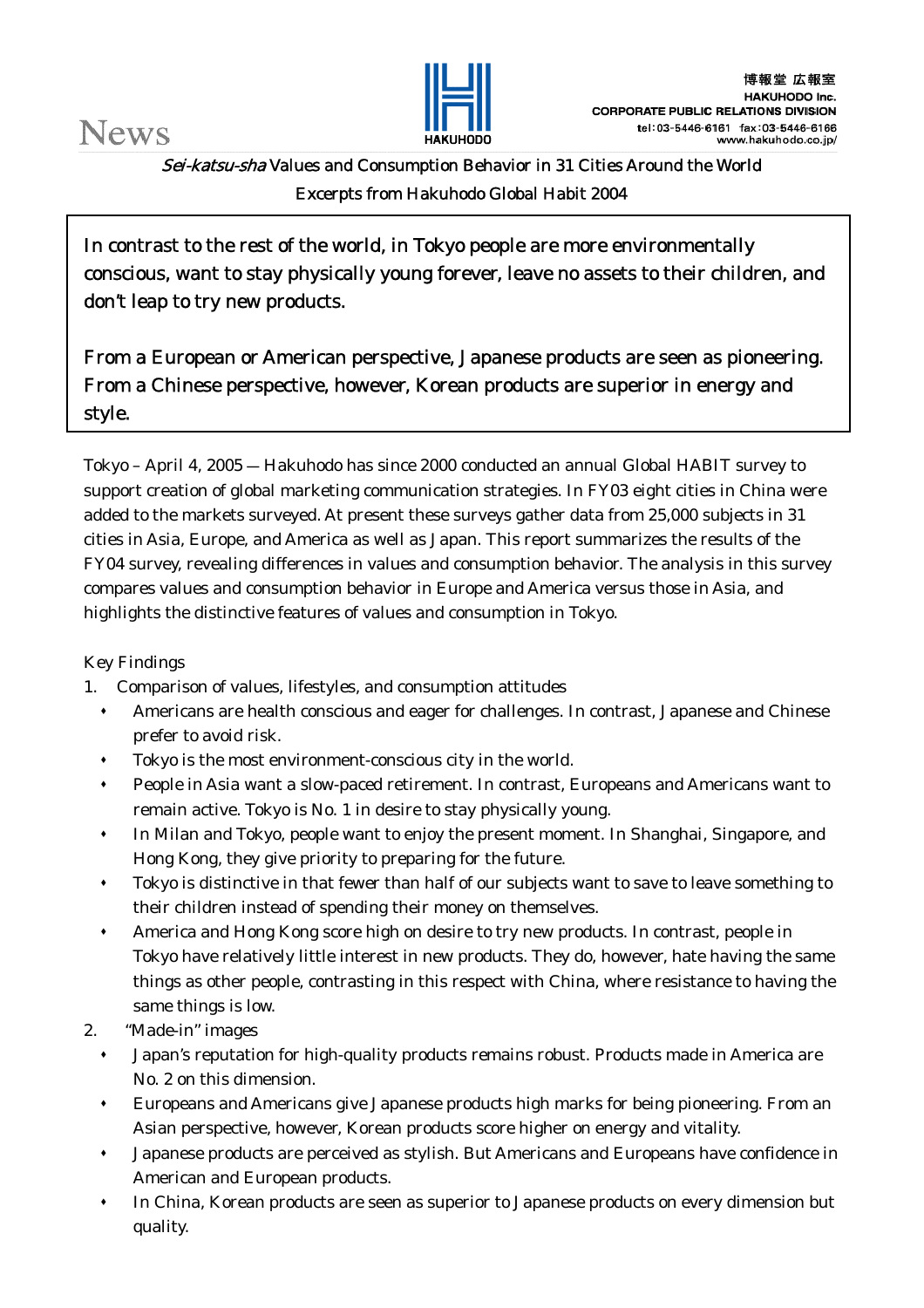## Results

- 1. Comparison of values, lifestyles, and consumption attitudes
- Americans are health conscious and eager for challenges. In contrast, Japanese and Chinese prefer to avoid risk.

People in large cities want to stay physically healthy, but Los Angeles is particularly notable in this regard. Los Angeles is also No. 1 in wanting new challenges even if these involve risk. In contrast, people in Tokyo, Shanghai and Beijing are risk-averse.



### Want to Stay Physically Healthy

## Want New Challenges Even If They Involve Risk



## Tokyo is the most environment-conscious city in the world.

Overall, concern for the environment is high in Europe and low in Asia. Tokyo is a notable exception in this regard.

#### Enviromental Issues will Become Important in My Local Area

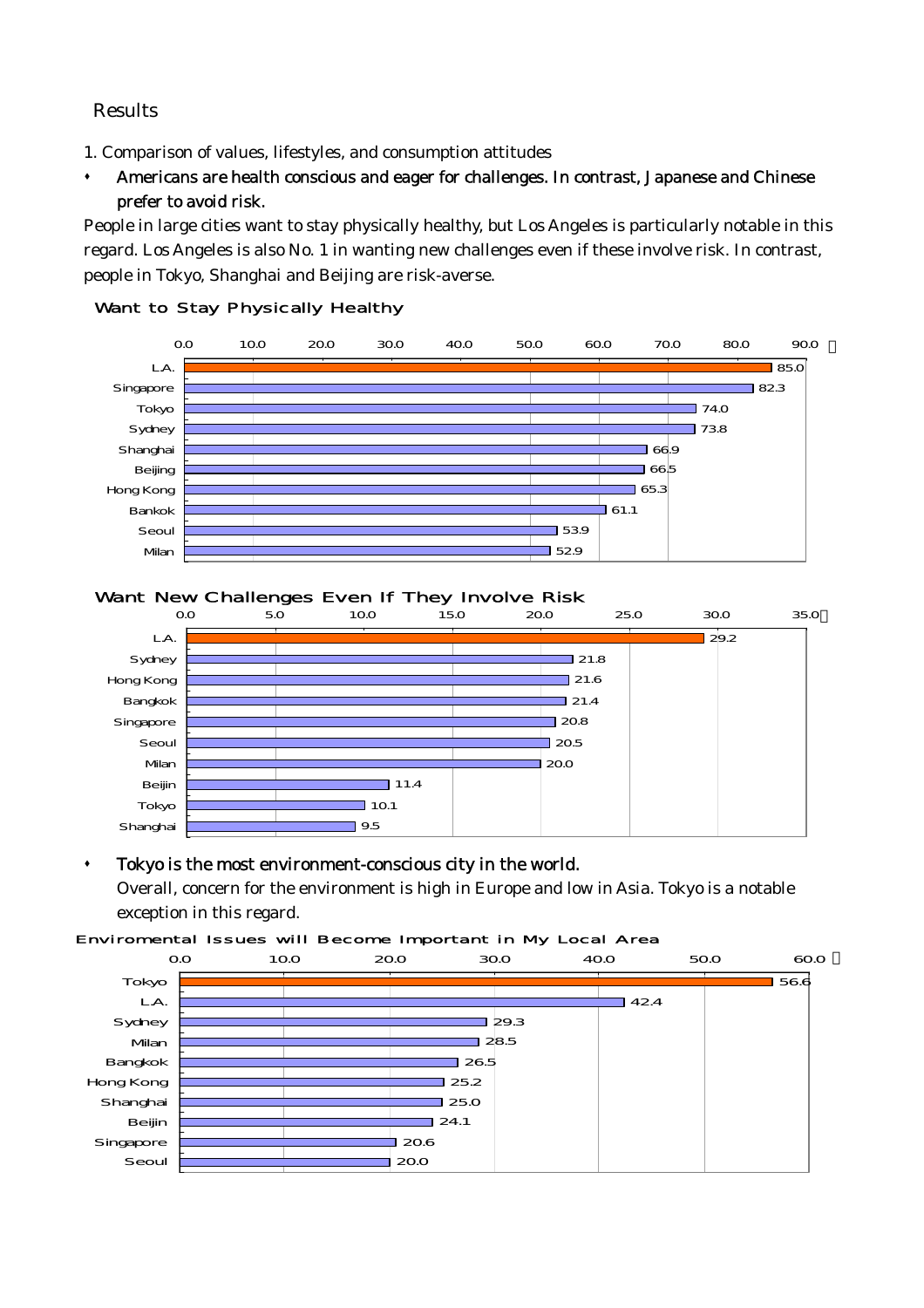

## People in Asia want a slow-paced retirement. In contrast, Europeans and Americans want to remain active. Tokyo is No. 1 in desire to stay physically young.

When they look to the future, Asians prefer to make solid preparations for a relaxed, slow-paced retirement. In contrast, Europeans want to enjoy themselves and remain active in retirement. Tokyo stands out for strength of desire to stay physically young.



- In Milan and Tokyo, people want to enjoy the present moment. In Shanghai, Singapore, and Hong Kong, they give priority to preparing for the future.
- Tokyo is distinctive in that fewer than half of our subjects want to save to leave something to their children instead of spending their money on themselves.

People in Europe and America want to enjoy the present moment. In Asia, only people in Tokyo share this tendency. Tokyo is also exceptional in that fewer than half of its residents want to leave an inheritance to their children.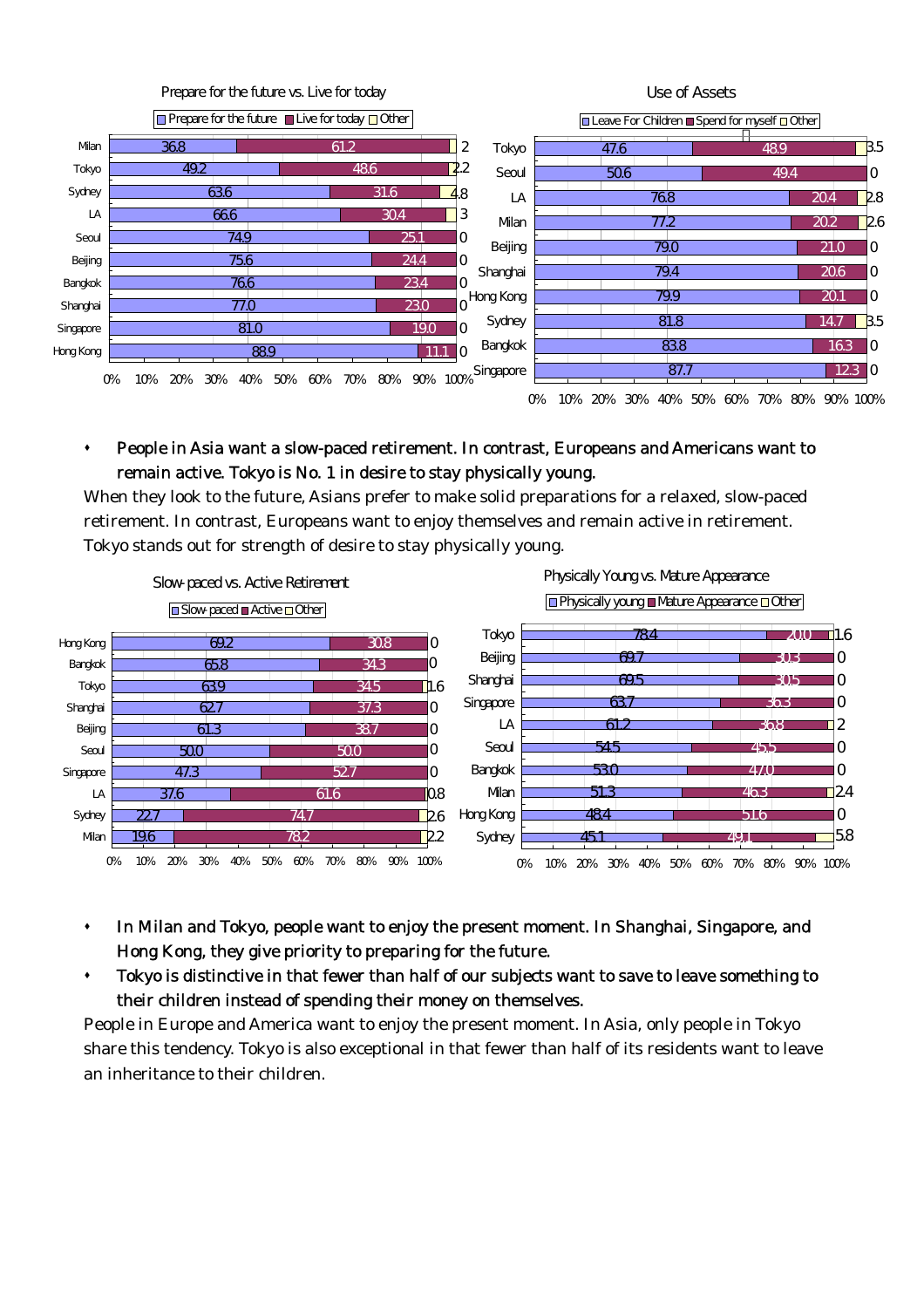America and Hong Kong score high on desire to try new products. In contrast, people in Tokyo have relatively little interest in new products. They do, however, hate having the same things as other people, contrasting in this respect with China, where resistance to having the same things is low.

Comparisons of consumption behavior show that in contrast to America and Hong Kong, where interest in new products is high, in Tokyo interest is low. On the other hand Tokyo scores highest of all on dislike of having the same things as others. Products don't have to be new, but they do have to be unique. In contrast, in China there is little resistance to having the same things as others. 2. "Made-in" images



- Japan's reputation for high-quality products remains robust. Products made in America are No. 2 on this dimension.
- Europeans and Americans give Japanese products high marks for being pioneering. From an Asian perspective, however, Korean products score higher on energy and vitality.
- Japanese products are perceived as stylish. But Americans and Europeans have confidence in American and European products.
- In China, Korean products are seen as superior to Japanese products on every dimension but quality.

When it comes to product images, Asia differs somewhat from Europe and America. Especially noteworthy is the high reputation of Korean products in China.

|                 | <b>High Quality</b> |                 |       |      |        | Pioneering |       |       |      |        |
|-----------------|---------------------|-----------------|-------|------|--------|------------|-------|-------|------|--------|
| City<br>Product | Japan               | Korea           | China | USA  | Europe | Japan      | Korea | China | USA  | Europe |
| Shanghai        | 48.4                | 12.9            | 14.3  | 27.6 | 25.9   | 23.6       | 25.8  | 28.5  | 17.1 | 13.4   |
| Hong Kong       | 81.0                | 36.1            | 9.9   | 62.9 | 65.5   | 57.0       | 60.4  | 40.1  | 28.8 | 32.9   |
| Seoul           | 43.6                | 28.6            | 1.5   | 23.1 | 21.5   | 21.9       | 18.1  | 4.4   | 25.3 | 21.5   |
| <b>Bangkok</b>  | 59.8                | 18.8            | 14.4  | 56.5 | 48.4   | 45.0       | 23.3  | 26.6  | 22.4 | 20.5   |
|                 | 57.8                | 9.2             | 9.6   | 53.0 | 22.4   | 41.4       | 9.0   | 9.4   | 34.8 | 11.8   |
| Milan           | 33.9                | $1.8^{\dagger}$ | 1.8   | 21.4 | 60.4   | 33.5       | 11.9  | 8.5   | 15.0 | 19.6   |

| Product        | Energy & Vitality |       |       |      |        | <b>Stylish, Good Taste</b> |                  |               |            |        |
|----------------|-------------------|-------|-------|------|--------|----------------------------|------------------|---------------|------------|--------|
| City           | Japan             | Korea | China | USA  | Europe | Japan                      | Korea            | China         | <b>USA</b> | Europe |
| Shanghai       | 16.8              | 25.7  | 32.8  | 16.9 | 12.7   | 27.5                       | 31.4             | 10.0          | 23.0       | 26.9   |
| Hong Kong      | 49.9              | 72.0  | 55.2  | 28.6 | 35.4   | 80.9                       | 61.0             | 5.1           | 25.7       | 35.9   |
| Seoul          | 21.1              | 40.6  | 27.9  | 18.9 | 19.6   | 31.8                       | 28.0             | 4.5           | 22.5       | 24.4   |
| <b>Bangkok</b> | 46.3              | 33.9  | 34.4  | 33.6 | 30.6   | 60.5                       | 25.6             | 18.5          | 40.5       | 41.1   |
|                | 32.2              | 22.2  | 20.8  | 36.4 | 16.8   | 36.2                       | 8.6              | 11.0          | 45.0       | 22.4   |
| Milan          | 22.0              | 8.5   | 5.0   | 11.5 | 36.3   | 10.7                       | 1.0 <sup>1</sup> | $1.0^{\circ}$ | 19.2       | 67.2   |

Europe Product figures for Milan are an adjusted total of "Home country products" and "Other European products."